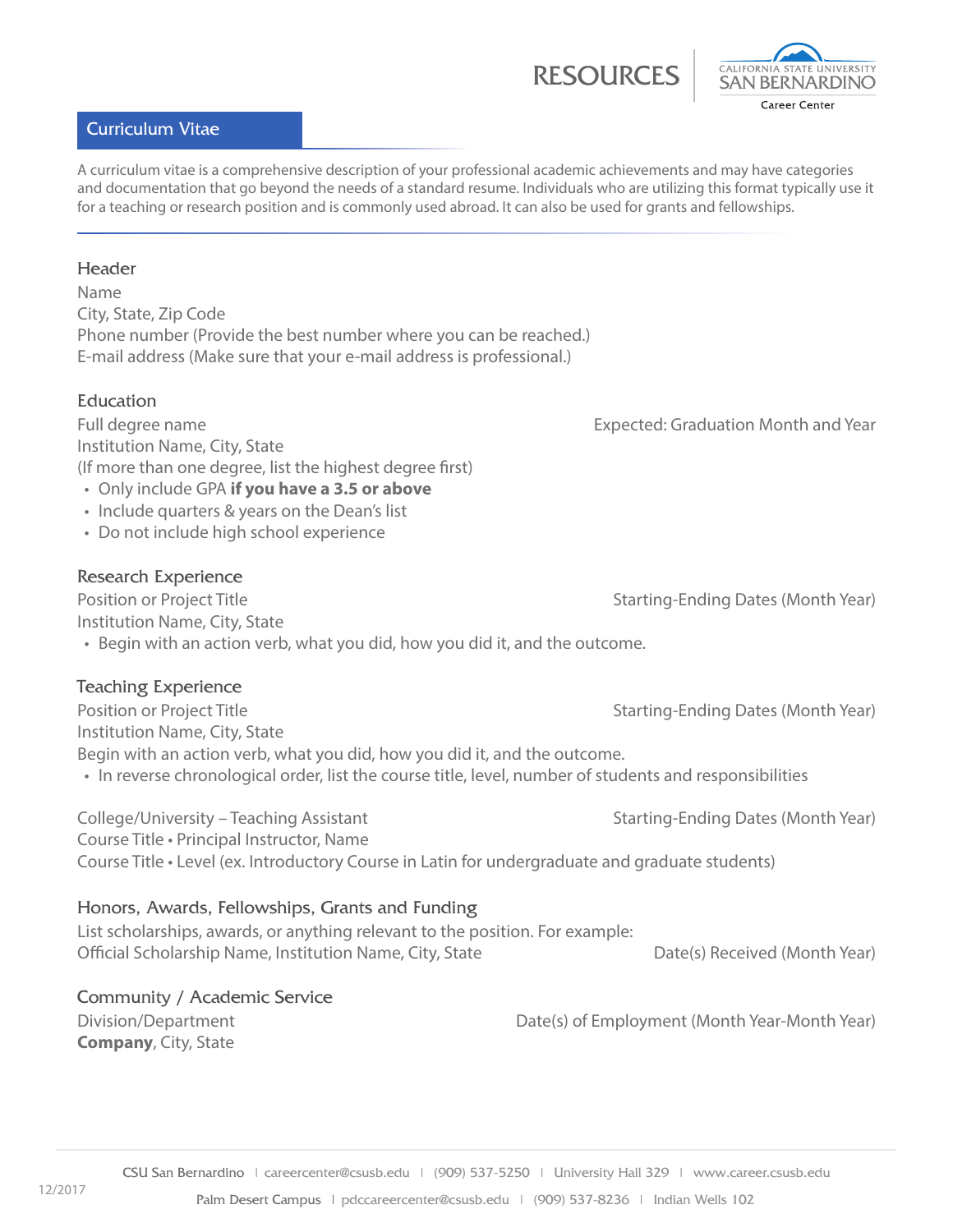**RESOURCE** 



### Curriculum Vitae

#### Posters and Presentations

• List according to departmental/college recommended citation format

#### **Publications**

Use departmental/college approved citation format (see example).

#### **Skills**

List skills in order of proficiency and/or relevance to your field of study/job. For example:

- Read, write and speak [insert language]
- Choose one Familiar with, Intermediate or Proficient in Microsoft Word, Excel, PowerPoint and Outlook

#### Professional Associations

List names of any professional associations/organizations you belong to and is relevant to the position. For example: Organization Name, Acronym Date(s) of Membership (Month Year)

### Dissertation or Thesis

Dissertation or thesis title(s), names of advisor and committee members Last, F.M. (Date published). Title (Doctoral dissertation or master's thesis). Retrieved from database name. (Accession or Order no.)

### Related Experience

**Company**, City, State **Company**, City, State **Date(s)** of Employment (Month Year - Month Year) Job Title •Put jobs in reverse chronological order, most recent first. •List at least 3 accomplishments or duties that highlight your achievements. •Use bullet points for organization and visual clarity.

•Begin with an action verb, what you did, how you did it, and the outcome.

•Be consistent in your formatting/style.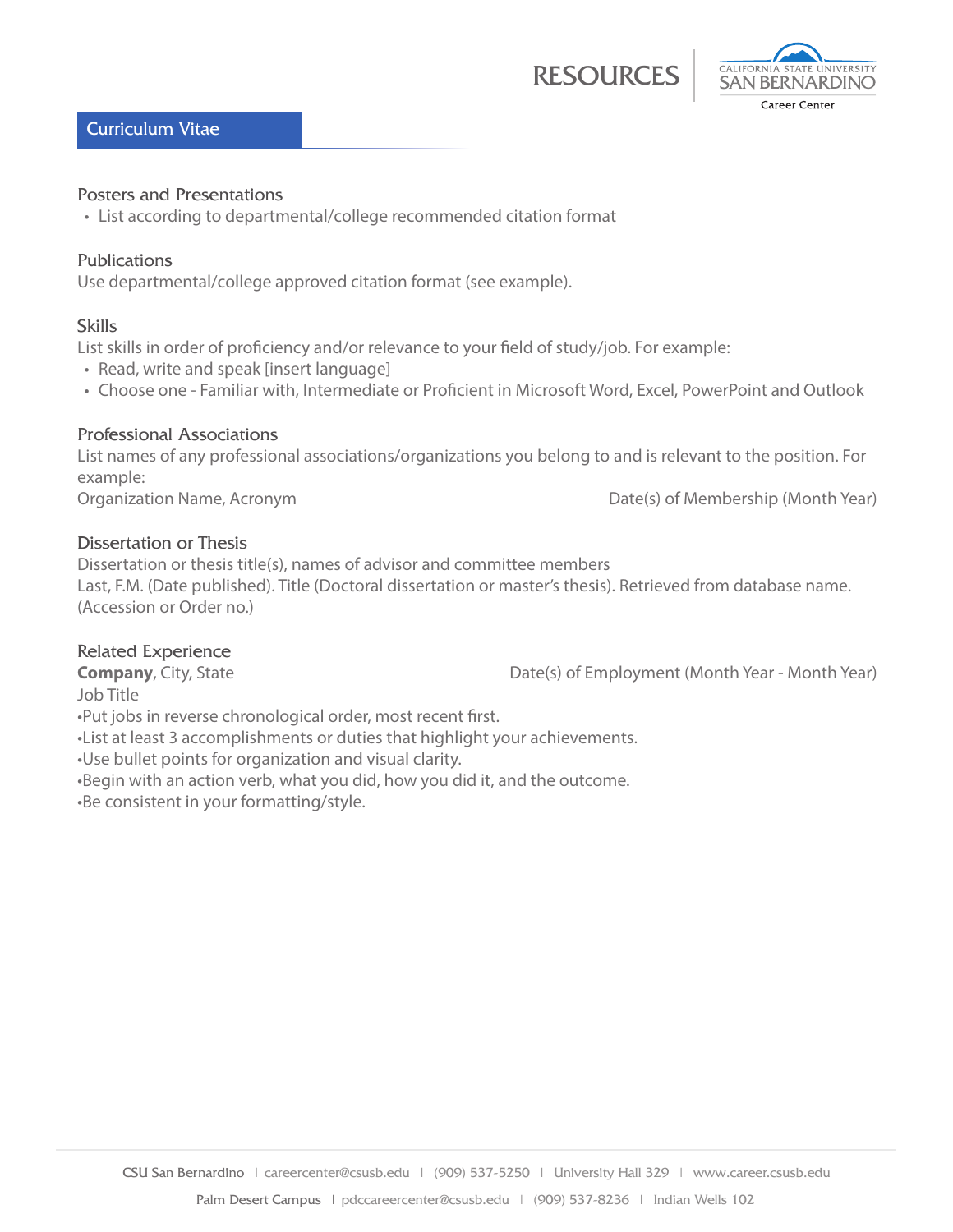# **CODY COYOTE**

San Bernardino, CA 92407 | (909) 537-5250 cody.coyote@coyote.csusb.edu | linkedin.com/in/cody-coyote

### EDUCATION

## **California State University, San Bernardino** - San Bernardino, CA

### RESEARCH EXPERIENCE

### **Research Assistant, Department of Psychology** September 2017-June 2018

- Formulated procedures for running the experiments and the schedule for events of the project
- Reported, analyzed and inputted the relevant data for studies
- Presented findings to professors, peers and administrators in various settings
- Learned the IRB procedure for approval with special attention paid to ethical considerations and many other aspects of the research process

### **Research Assistant, Department of Psychology** September 2016-June 2017

- California State University, San Bernardino, San Bernardino, CA
- Contributed to the design of experiments, and conducted them in the lab
- Worked with a research team to conduct experiments efficiently
- Completed assigned tasks promptly to further enable progress
- Learned how use various technologies to design, create and conduct Psychology surveys and assessments

## TEACHING EXPERIENCE

### **California State University, San Bernardino** September 2017-Present

- Introduction to Psychology Undergraduate Seminar
- Developmental Psychology Undergraduate Seminar
- Introduction to Child Development Undergraduate Seminar
- Observation and Methods in Child Development: Early Childhood Undergraduate Seminar

## HONORS, AWARDS, FELLOWSHIP, GRANTS AND FUNDING

| o joto so joto.com can princem novi in post                                                                                                                                                                                                                                                                                                                                                                                                               |                                            |
|-----------------------------------------------------------------------------------------------------------------------------------------------------------------------------------------------------------------------------------------------------------------------------------------------------------------------------------------------------------------------------------------------------------------------------------------------------------|--------------------------------------------|
| <b>EDUCATION</b><br>California State University, San Bernardino - San Bernardino, CA<br>Bachelor of Arts, Liberal Studies - Integrated Track                                                                                                                                                                                                                                                                                                              | Expected: March 2018                       |
| <b>RESEARCH EXPERIENCE</b><br><b>Research Assistant, Department of Psychology</b><br>California State University, San Bernardino, San Bernardino, CA                                                                                                                                                                                                                                                                                                      | September 2017-June 2018                   |
| • Formulated procedures for running the experiments and the schedule for events of the project<br>• Reported, analyzed and inputted the relevant data for studies<br>• Presented findings to professors, peers and administrators in various settings<br>• Learned the IRB procedure for approval with special attention paid to ethical considerations<br>and many other aspects of the research process                                                 |                                            |
| <b>Research Assistant, Department of Psychology</b><br>· California State University, San Bernardino, San Bernardino, CA<br>• Contributed to the design of experiments, and conducted them in the lab<br>• Worked with a research team to conduct experiments efficiently<br>• Completed assigned tasks promptly to further enable progress<br>• Learned how use various technologies to design, create and conduct Psychology surveys and<br>assessments | September 2016-June 2017                   |
| <b>TEACHING EXPERIENCE</b><br><b>California State University, San Bernardino</b><br>• Introduction to Psychology • Undergraduate Seminar<br>• Developmental Psychology · Undergraduate Seminar<br>• Introduction to Child Development • Undergraduate Seminar<br>• Observation and Methods in Child Development: Early Childhood • Undergraduate Seminar                                                                                                  | September 2017-Present                     |
| HONORS, AWARDS, FELLOWSHIP, GRANTS AND FUNDING<br>Alice Givens Memorial Scholarship<br>Aubrey W. Bonnet Scholarship<br>Outstanding Undergraduate Research Award                                                                                                                                                                                                                                                                                           | January 2016<br>January 2016<br>March 2016 |
| <b>COMMUNITY / ACADEMIC SERVICE</b><br>California State University, San Bernardino-Coyote Cares Day<br>California State University, San Bernardino-Poverty Stimulation<br>California State University, San Bernardino-Grad Days                                                                                                                                                                                                                           | April 2017<br>May 2017<br>May 2017         |